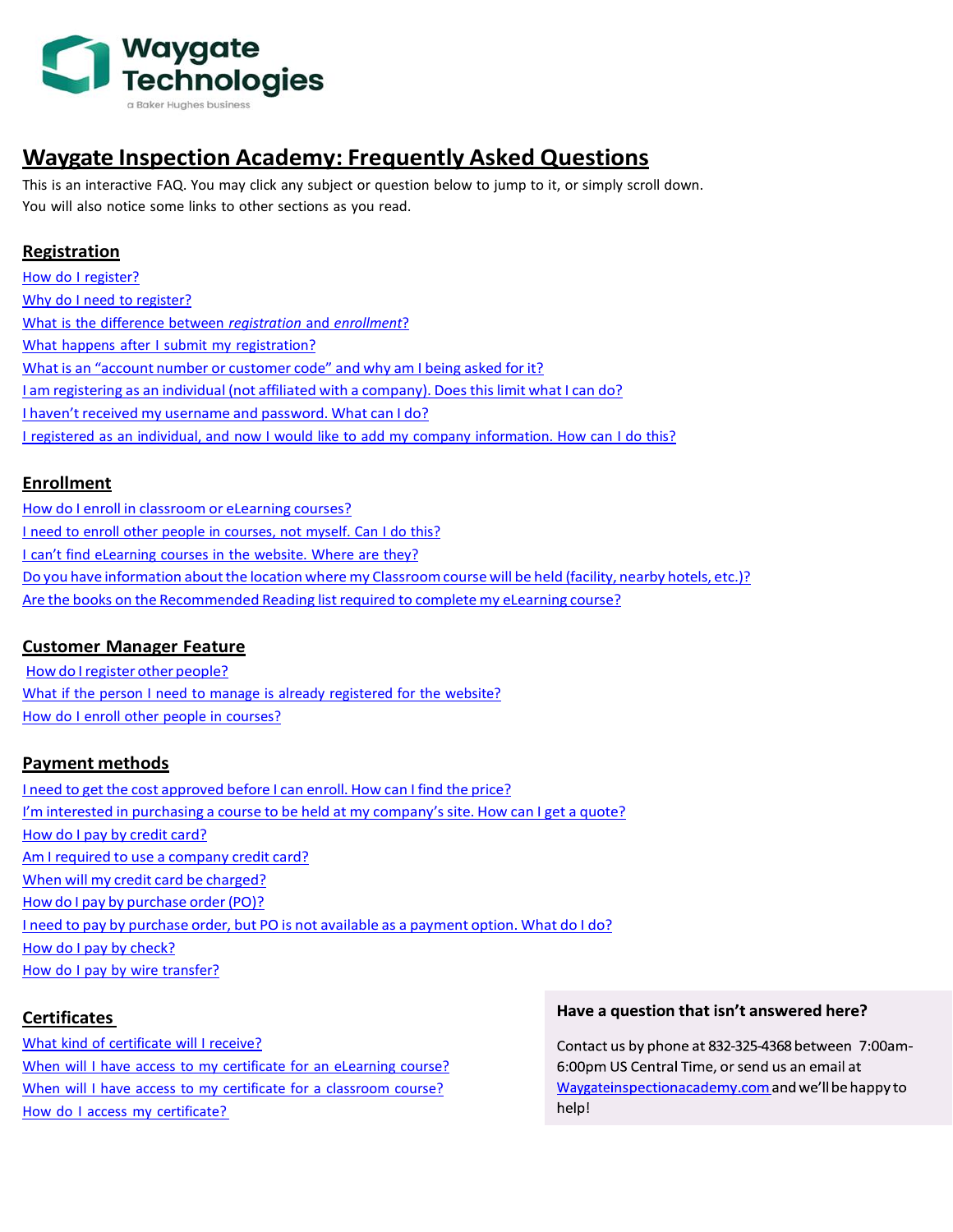# <span id="page-1-0"></span>**Registration**

## <span id="page-1-1"></span>**How do I register?**

You will begin your registration by clicking "Register New User" immediately below the login box on [waygateinspectionacademy.com.](http://www.inspectionacademy.com./) Once you complete and submit the form, you will be emailed your username and password. If you have any questions during the registration process, please call us at 832-325-4368between 7:3000-6:00pm US Central Time.

# <span id="page-1-2"></span>**Why do I need to register?**

Registering for the website creates an account for you, enabling you to:

- Enroll in both classroom and eLearning\* courses
- Access certificates from courses you complete
- Manage youremployees'training, including registration and enrollment

You will be able to learn a lot about Waygate Inspection Academy before you ever register for the website. You can view Course Offerings and more (such as Calendar, Locations, and Prices) using the links on the top of our home page.

\*eLearning courses limited to certain countries depending on local laws.

## <span id="page-1-3"></span>**What is the difference between** *registration* **and** *enrollment***?**

Registering creates your account in the website and provides you with a username and password to log in. It **does not** enroll you in any courses. To enroll in a [course,](#page-2-0) you must first be logged into the website.

#### <span id="page-1-4"></span>**What happens after I submit my registration?**

When your registration is submitted, your username and a temporary password will be emailed to you. You will be able to set your own password the first time you log in.

Once you log in, you will be able to enroll in courses using a credit card immediately. If you register using your company information, other payment methods (PO, check, wire transfer) can be added to your account after a short processing period of about 1 business day.

## <span id="page-1-5"></span>**What is an "account number or customer code" and why am I being asked for it?**

If your company is already a Waygate customer, you may have a 6-digit account number or customer code that identifies you in our system. This number can be found at the bottom of a Waygate Inspection Technologies invoice. You are not required to provide this number, but if you choose to, it can help us confirm your information and get other payment methods (PO, check, wire transfer) added to your account more quickly.

## <span id="page-1-6"></span>**I am registering as an individual (not affiliated with a company). Does this limit what I can do?**

Yes, Individual registration is not accepted, Your Company must be registered with Inspection Academy for you to enroll in any of our courses (both Classroom and eLearning\*).

## <span id="page-1-7"></span>**I haven't received my username and password. What can I do?**

Check your spam or junk folder (or check with your company's IT department). You will need to ensure that emails from "[admin@waygateinspectionacademy.com](mailto:admin@waygateinspectionacademy.com)" are not blocked. If you are still unable to find this email, please contact us a[t](mailto:%20support@waygateinspectionacademy.com.) [support@waygateinspectionacademy.com.](mailto:%20support@waygateinspectionacademy.com.)

## <span id="page-1-8"></span>I registered as an individual, and now I would like to add my company information. How can I do this?

<span id="page-1-9"></span>Please contact us at [Waygateinspectionacademy.com](mailto:Inspection.Academy@waygateinspectionacademy.com) to provide your company information, and we would be happy to update your account. Once we update your account with company information, you will be able to pay by other methods, such as Purchase Order and check, and you will be able to purchase equipment from Waygate Inspection Technologies.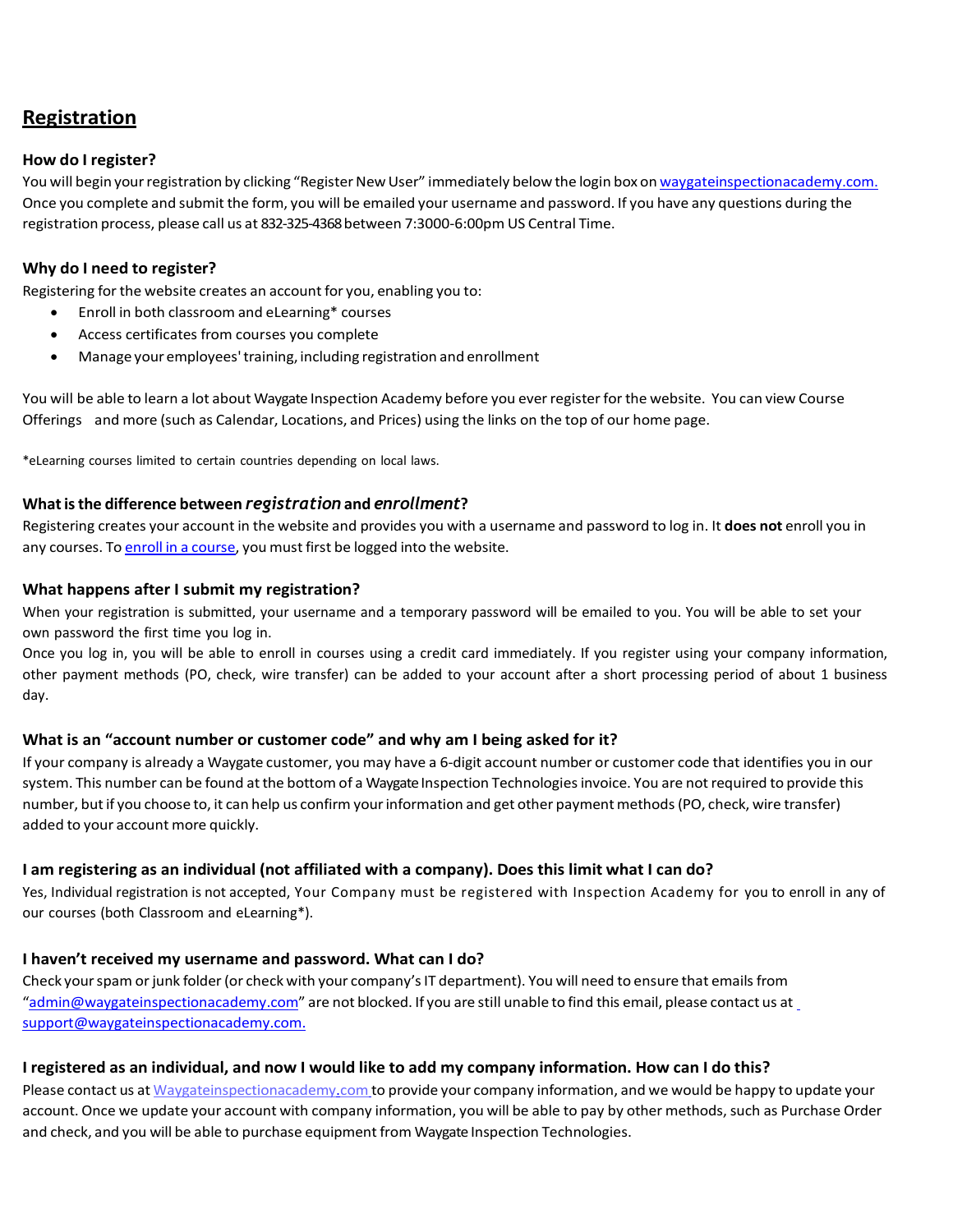# **Enrollment**

### <span id="page-2-0"></span>**How do I enroll in classroom or eLearning courses?**

To enroll in courses, you must first be [registered](#page-1-1) for the Waygate Inspection Academy website. Then:

- Log in using your username and password
- Select your desired course (from the Course Catalog or from the Calendar)
- Click the "Click here to enroll" button
- Add the course to your Shopping Cart and proceed to checkout

Your enrollment will not be processed until you have completed checkout.

#### <span id="page-2-1"></span>**I need to enroll other people in courses, not myself. Can I do this?**

No, we will be happy to assist you with registering students for both eLearning and classroom courses. You will need to provide list of students to Waygateinspectionacademy.com.

#### <span id="page-2-2"></span>**I can't find eLearning courses in the website. Where are they?**

The eLearning Courses can be found in the first section of the Course Catalog, listed above the Classroom Courses. (The Course Catalog is the first page you arrive at after you log in.) If you are unable to see the eLearning courses, they may not be available for purchase in your country due to local laws. Please contact us at 832-325-4368 or waygateinspectionacademy.com to inquire.

#### <span id="page-2-3"></span>Do you have information about the location where my Classroom course will be held (facility, nearby hotels, etc.)?

Yes, on our [Locations](https://www.geinspectionacademy.com/locations.php) page, you can find information for each of our facilities. Locate the desired facility in the list and click the "More Information" link below the facility address.

## <span id="page-2-4"></span>**Are the books on the Recommended Reading list required to complete my eLearning course?**

No, they are not required. We have recommended these selections because they may be helpful for gaining a better understanding ofthetopic.

# **Payment methods**

# <span id="page-2-5"></span>**I need to get the cost approved before I can enroll. How can I find the price?**

To have a price sheet emailed to you, please select "Request Course Price Sheet" from the "More" dropdown on our home page and submit a request. If you need any additional information or documentation, please contact us at [waygateinspectionacademy.com.](mailto:Inspection.Academy@ge.com)

# <span id="page-2-6"></span>**I'm interested in purchasing a course to be held at my company's site. How can I get a quote?**

Many of our standard courses can be held at your site to accommodate your team for a group rate. To request a quote, please send the following information to waygateinspectionacademy.com:

- Course Name / Solution Requested
- Number of Students
- Location(s)
- Preferred Dates

# <span id="page-2-7"></span>**How do I pay by credit card?**

If you are paying by credit card, you will be prompted to enter the card information during the checkout process. To keep your information secure, we do not save or store any card information.

Please note that if you are purchasing multiple classroom courses by credit card, each must be purchased separately This ensures that *we are able to refund you accurately if necessary.*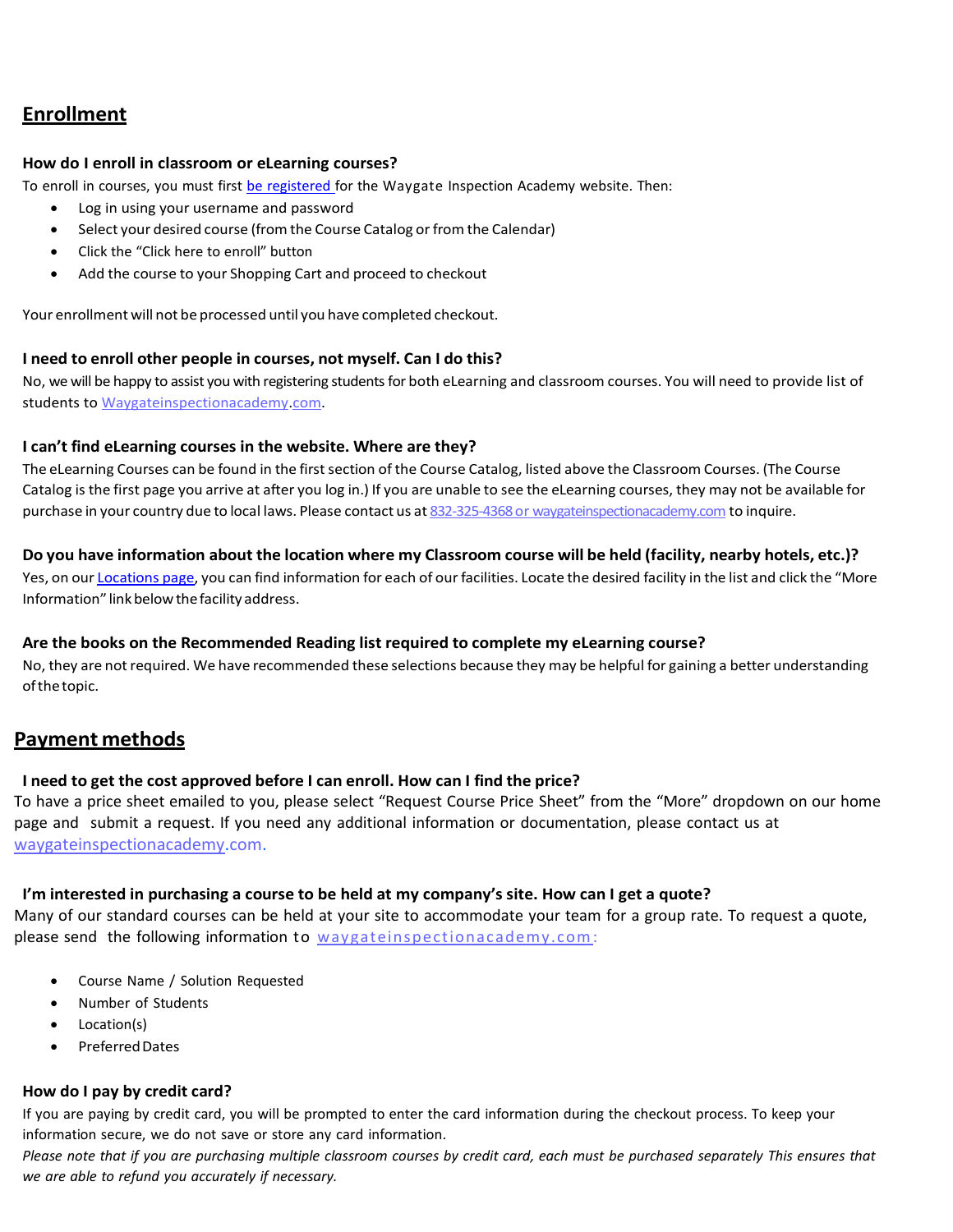#### **Am I required to use a company credit card?**

You can pay using any credit card; it does not need to be a company card. You will have the opportunity to enter the appropriate billing address during the checkout process.

#### **When will my credit card be charged?**

Your credit card will be charged immediately for eLearning courses, and approximately 2 weeks before the course start date for classroom courses.

#### <span id="page-3-0"></span>**How do I pay by purchase order (PO)?**

To pay by PO, you willselect PO during the checkout process. You will then need to email a copy of your PO to [Waygateinspectionacademy.com](mailto:Inspection.Academy@ge.com) at least 2 weeks prior to the course start date. (You may also send a fax; fax number available upon request.) You will be invoiced during the course for classroom courses or within 3 days for eLearning courses.

Our vendor/seller information is:

Waygate Technologies 721 Visions Drive Skaneateles, NY 13152

#### <span id="page-3-1"></span>I need to pay by purchase order, but PO is not available as a payment option. What do I do?

If you would like to pay by PO, but this option does not appear in the Payment Method drop-down menu, please contact us at Waygateinspectionacademy.com or by phone at 1 (855) 232-7470. If you registered as an Individual, you will need to add a [company](#page-1-8) [affiliation](#page-1-8) before you will be able to pay by PO; please contact us to make this change.

#### <span id="page-3-2"></span>**How do I pay by check?**

To pay by check, please make your check out to GE Inspection Technologies. Optionally, you may email a copy of your check to Waygateinspectionacademy.com fax number also available upon request). This is solely for confirmation purposes; the check must still be sent by mail.

Please mail your check to: Waygate Technologies USA, LP 14348 Collections Center Drive Chicago, IL 60693

Unfortunately, we are not currently able to issue advance invoices for check payments. However, your Enrollment Confirmation may be used as confirmation of the amount of your order. Your Enrollment Confirmation can be found by doing the following:

- Log in to the website using your username and password
- Select the "My Profile" tab on the gray bar
- Click on "**Order** History"
- <span id="page-3-3"></span>Select the order for which you would like to view the confirmation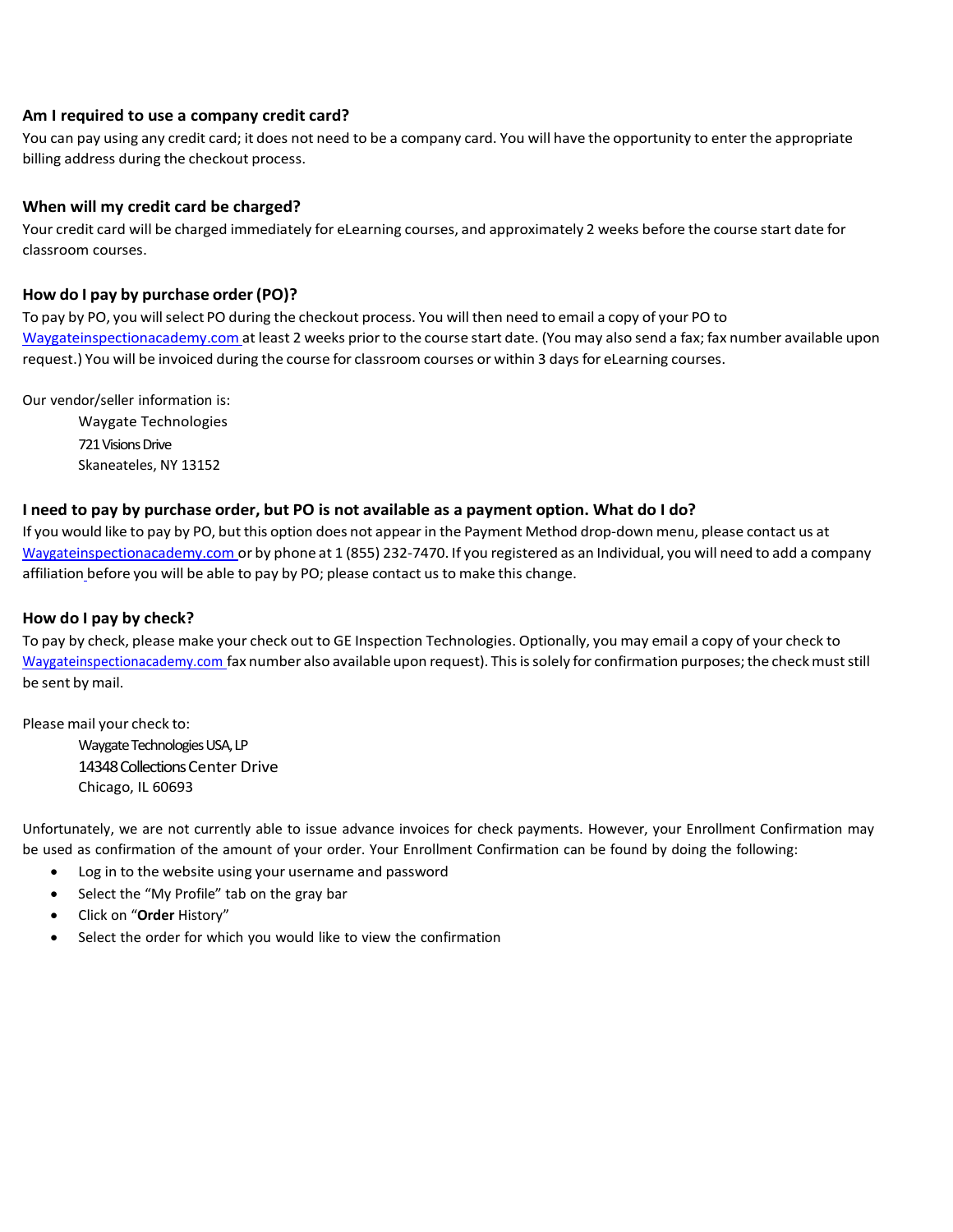#### **How do I pay by wire transfer?**

To pay by wire transfer (also known as bank transfer or Electronic Funds Transfer), you will select "Wire" as your payment method during the checkout process. Please retain any confirmation you receive for the transaction, as this will need to be provided to GE.

Please direct your payment to:

JP Morgan Chase Bank, N.A 1 Chase Manhattan Plaza New York, NY 10005 (USA) Account Number 550359738 Routing Number ABA 021000021 Swift Code CHASUS33

You will then need to email the confirmation of the transaction to Waygat[einspectionacademy.com](mailto:Inspection.Academy@ge.com.)

## **How do I pay by ICH? (Waygate Technologies Employees only)**

To pay by ICH (internal billing codes), please select "Wire" as your payment method during the checkout process. You will then need to email your ICH to Waygateinspectionacademy.com

# **Certificates**

## <span id="page-4-1"></span>**What kind of certificate will I receive?**

When you successfully complete a classroom or eLearning course with a passing grade, you will be able to download your Certificate of Completion for that course from the Inspection Academy website. This certificate will contain your name, the course name, and our program instructor's ASNT information and signature. eLearning certificates will also contain the date of completion, while classroom course certificates will contain the number of hours for the course and the course dates.

## <span id="page-4-2"></span>**When will I have access to my certificate for an eLearning course?**

You will have access to your certificate of completion for an eLearning class immediately upon passing the course.

## <span id="page-4-3"></span>**When will I have access to my certificate for a classroom course?**

You will have access to your certificate of completion for a classroom course within 1 week of passing the course. If you are unable to access a certificate for a course that was completed more than 1 week ago, please contact us at 832-325-4368 or [www.waygateinspectionacademy.com.](http://www.waygateinspectionacademy.com./)

#### <span id="page-4-4"></span>**How do I access my certificate?**

To access your certificate:

- Log in to the website at [www.waygateinspectionacademy.com.](http://www.waygateinspectionacademy.com./)
- Find the "Learning History" section on the right-hand side of the page, and click on the red certificate symbol
- (If you do not see the "Learning History" section, you may also go to My Profile > Learning History from the gray toolbar at the *top of the page.)*
- Click on to the certificate symbol for any course to view your certificate.

<span id="page-4-0"></span>The certificates are in pdf format and may be saved and/or printed directly from the website if desired.